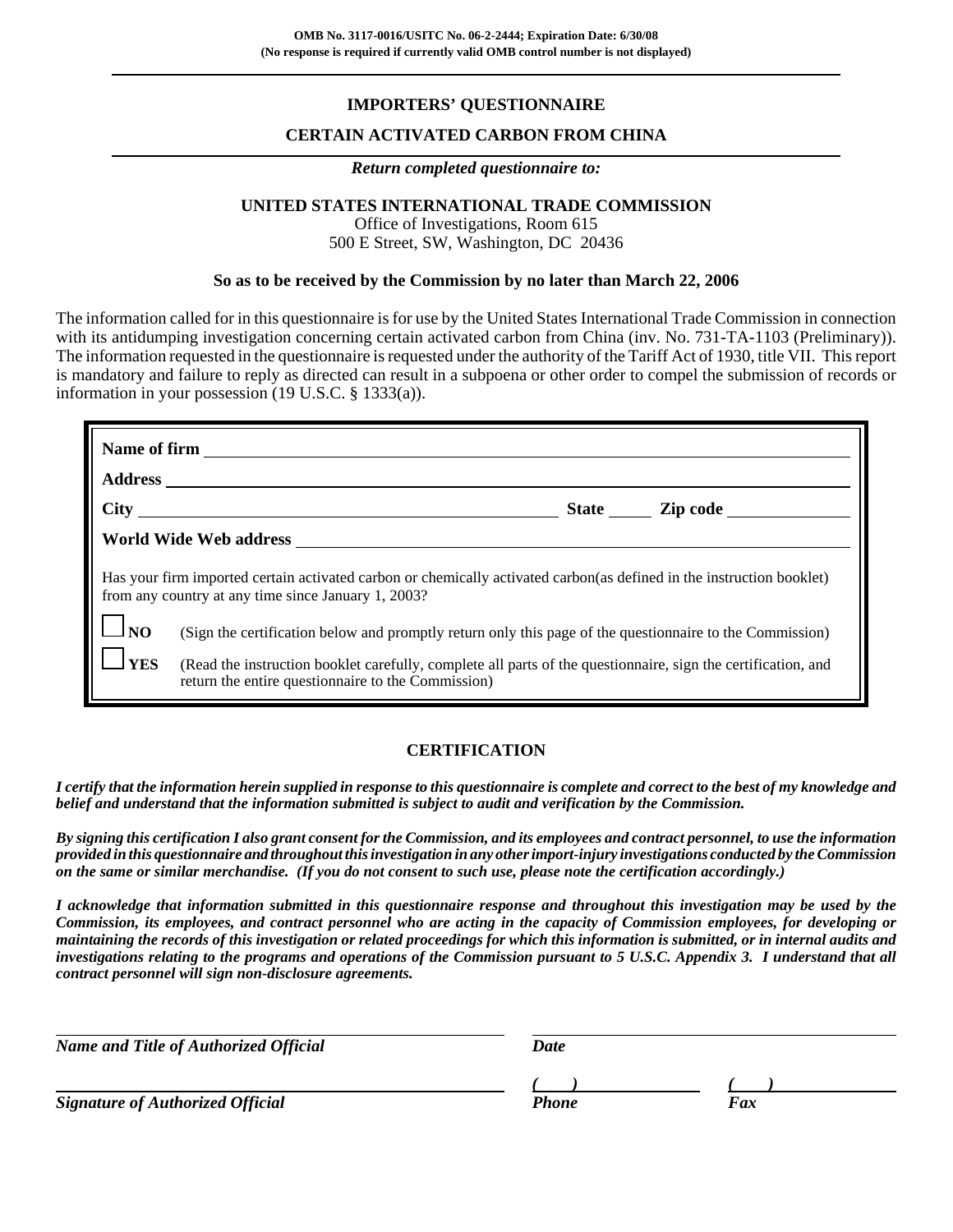## **PART I.**–**GENERAL QUESTIONS**

The questions in this questionnaire have been reviewed with market participants to ensure that issues of concern are adequately addressed and that data requests are sufficient, meaningful, and as limited as possible. Public reporting burden for this questionnaire is estimated to average 20 hours per response, including the time for reviewing instructions, searching existing data sources, gathering the data needed, and completing and reviewing the questionnaire. Send comments regarding the accuracy of this burden estimate or any other aspect of this collection of information, including suggestions for reducing the burden, to the Office of Investigations, U.S. International Trade Commission, 500 E Street, SW, Washington, DC 20436.

I-1a. Please report below the actual number of hours required and the cost to your firm of preparing the reply to this questionnaire and completing the form.

hours dollars

- I-1b. We are interested in any comments you may have for improving this questionnaire in general or the clarity of specific questions. Please attach such comments to your response or send them to the above address.
- I-2. Provide the name and address of establishment(s) covered by this questionnaire (see page 3 of the instruction booklet for reporting guidelines). If your firm is publicly traded, please specify the stock exchange and trading symbol.

|           | Is your firm owned, in whole or in part, by any other firm?                                                                                                                                                                                                    |                        |
|-----------|----------------------------------------------------------------------------------------------------------------------------------------------------------------------------------------------------------------------------------------------------------------|------------------------|
| $\Box$ No | $\perp$ Yes-List the following information.                                                                                                                                                                                                                    |                        |
| Firm name | Address                                                                                                                                                                                                                                                        | Extent of<br>ownership |
|           |                                                                                                                                                                                                                                                                |                        |
|           | Does your firm have any related firms, either domestic or foreign, which are engaged in<br>importing certain activated carbon from China into the United States or which are engaged in<br>exporting certain activated carbon from China to the United States? |                        |
| $\Box$ No | $\Box$ Yes-List the following information.                                                                                                                                                                                                                     |                        |
|           |                                                                                                                                                                                                                                                                |                        |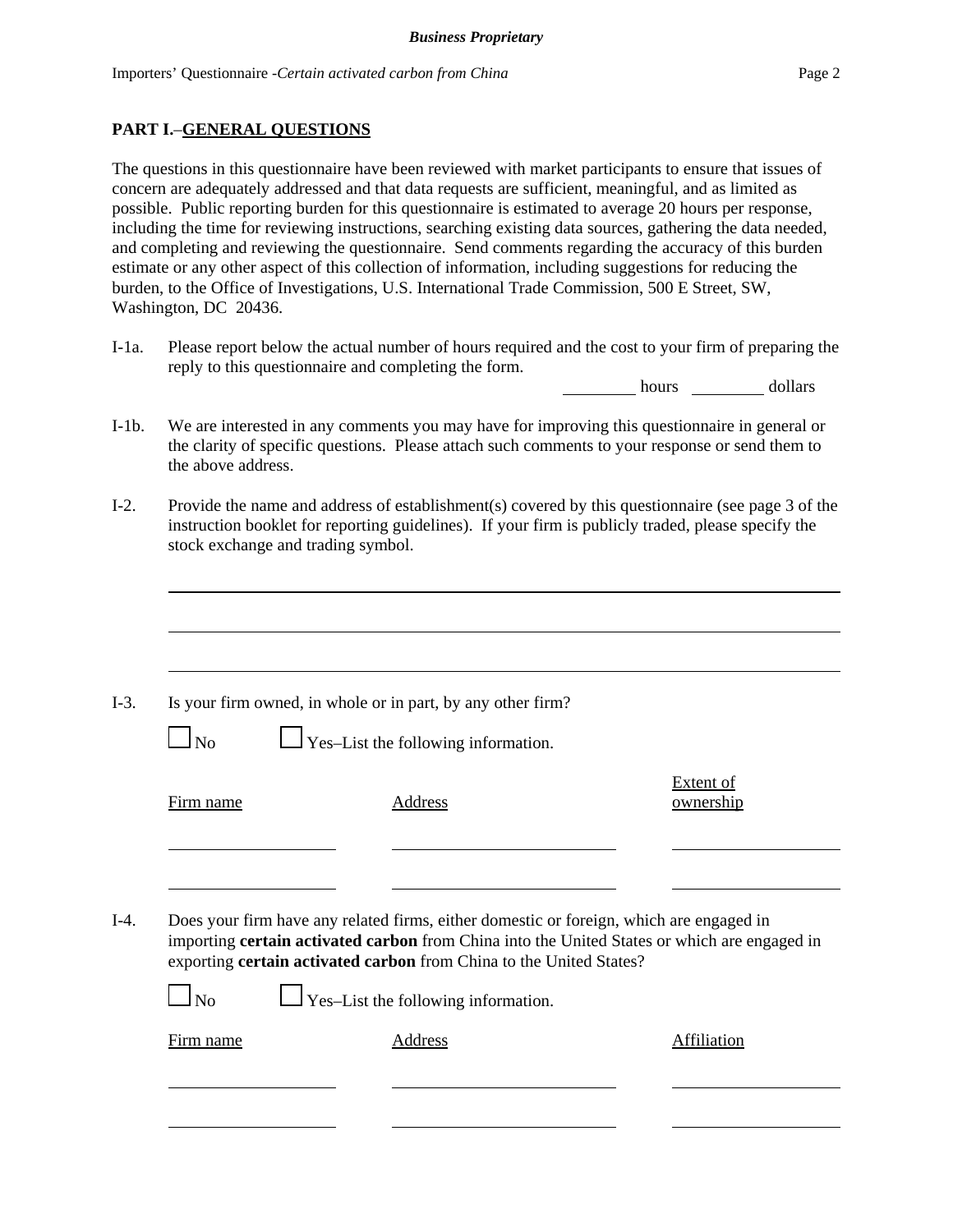# **PART I.**–**GENERAL QUESTIONS**–*Continued*

| $I-5.$  | Does your firm have any related firms, either domestic or foreign, which are engaged in the<br>production of certain activated carbon?                                                                       |                                     |                                        |                    |
|---------|--------------------------------------------------------------------------------------------------------------------------------------------------------------------------------------------------------------|-------------------------------------|----------------------------------------|--------------------|
|         | <b>No</b>                                                                                                                                                                                                    | Yes-List the following information. |                                        |                    |
|         | Firm name                                                                                                                                                                                                    | Address                             |                                        | <b>Affiliation</b> |
|         |                                                                                                                                                                                                              |                                     |                                        |                    |
| $I-6.$  | Please indicate the nature of your firm's importing operations on <b>certain activated carbon</b> .<br>More than one answer may be applicable.                                                               |                                     |                                        |                    |
|         | Importer of record                                                                                                                                                                                           |                                     | Takes title to the imported product(s) |                    |
|         | Consignee of the imported product(s)                                                                                                                                                                         |                                     | Customs broker or freight forwarder    |                    |
| $I-7.$  | If your firm is an importer of record of <b>certain activated carbon</b> but is <b>not</b> the consignee, please<br>list the consignees below (company name, address, telephone, and individual to contact). |                                     |                                        |                    |
| $I-8.$  | Please indicate whether your firm enters <b>certain activated carbon</b> into, or withdraws such<br>merchandise from, foreign trade zones or bonded warehouses.                                              |                                     |                                        |                    |
|         | Foreign trade zones                                                                                                                                                                                          | N <sub>o</sub>                      | Yes                                    |                    |
|         | $\ln$<br><b>Bonded warehouses</b>                                                                                                                                                                            |                                     | Yes                                    |                    |
| $I-9.$  | Please indicate whether your firm imports certain activated carbon under the TIB (temporary<br>importation under bond) program.                                                                              |                                     |                                        |                    |
|         | $\mathbf{\bar{\perp}}$ No<br>$\mathbf{\bot}$ Yes                                                                                                                                                             |                                     |                                        |                    |
| $I-10.$ | To your knowledge, have the products subject to this investigation been the subject of any other<br>import relief investigations in the United States or in any other countries?                             |                                     |                                        |                    |
|         | $\mathbf{\mathbf{I}}$ No                                                                                                                                                                                     |                                     | $\Gamma$ Yes-Please specify. $\Gamma$  |                    |
|         |                                                                                                                                                                                                              |                                     |                                        |                    |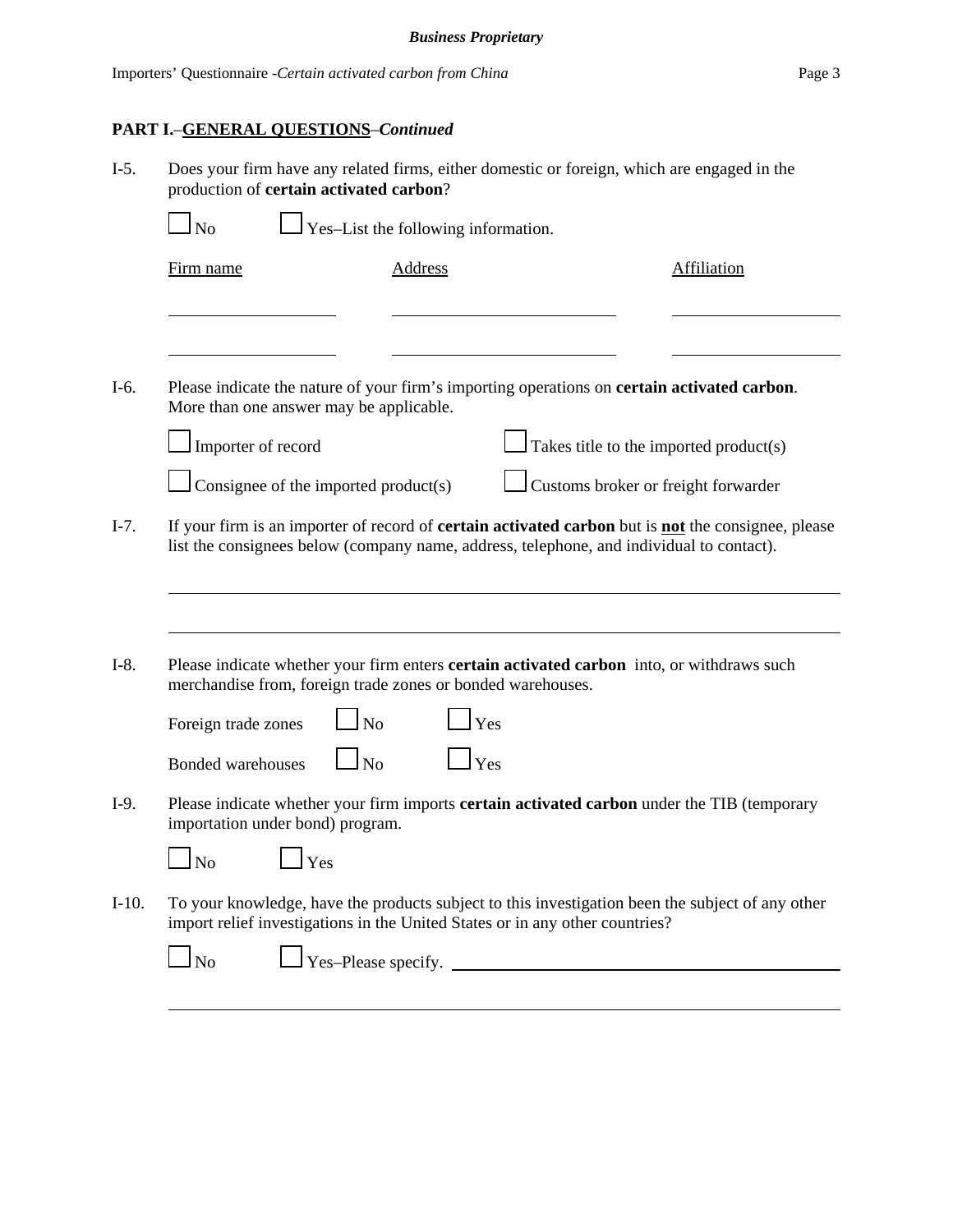# **PART II.**–**TRADE AND RELATED INFORMATION**

Further information on this part of the questionnaire can be obtained from **Jim McClure (202-205-3191)**. **Supply all data requested on a calendar-year basis.**

II-1. Who should be contacted regarding the requested trade and related information?

| Company contact: | Name and title                                  |                                                                                                                                                                                                                                                                                             |
|------------------|-------------------------------------------------|---------------------------------------------------------------------------------------------------------------------------------------------------------------------------------------------------------------------------------------------------------------------------------------------|
|                  | Phone No.                                       | E-mail address                                                                                                                                                                                                                                                                              |
|                  | certain activated carbon since January 1, 2003? | Has your firm experienced any plant openings, relocations, expansions, acquisitions,<br>consolidations, closures, or prolonged shutdowns because of strikes or equipment failure, or any<br>other change in the character of your operations or organization relating to the importation of |
| <b>No</b>        |                                                 | Yes-Supply details as to the time, nature, and significance of such changes.                                                                                                                                                                                                                |
|                  |                                                 |                                                                                                                                                                                                                                                                                             |
|                  |                                                 |                                                                                                                                                                                                                                                                                             |
|                  | for delivery after December 31, 2005?           | Has your firm imported or arranged for the importation of certain activated carbon from China                                                                                                                                                                                               |
|                  |                                                 |                                                                                                                                                                                                                                                                                             |
| No               |                                                 |                                                                                                                                                                                                                                                                                             |
|                  |                                                 |                                                                                                                                                                                                                                                                                             |
|                  |                                                 | Yes-Indicate when such orders are to be delivered and the quantities involved.                                                                                                                                                                                                              |
|                  |                                                 | If your firm also produces <b>certain activated carbon</b> in the United States, please indicate your<br>reasons for importing this product. If your reasons differ by source, please elaborate.                                                                                            |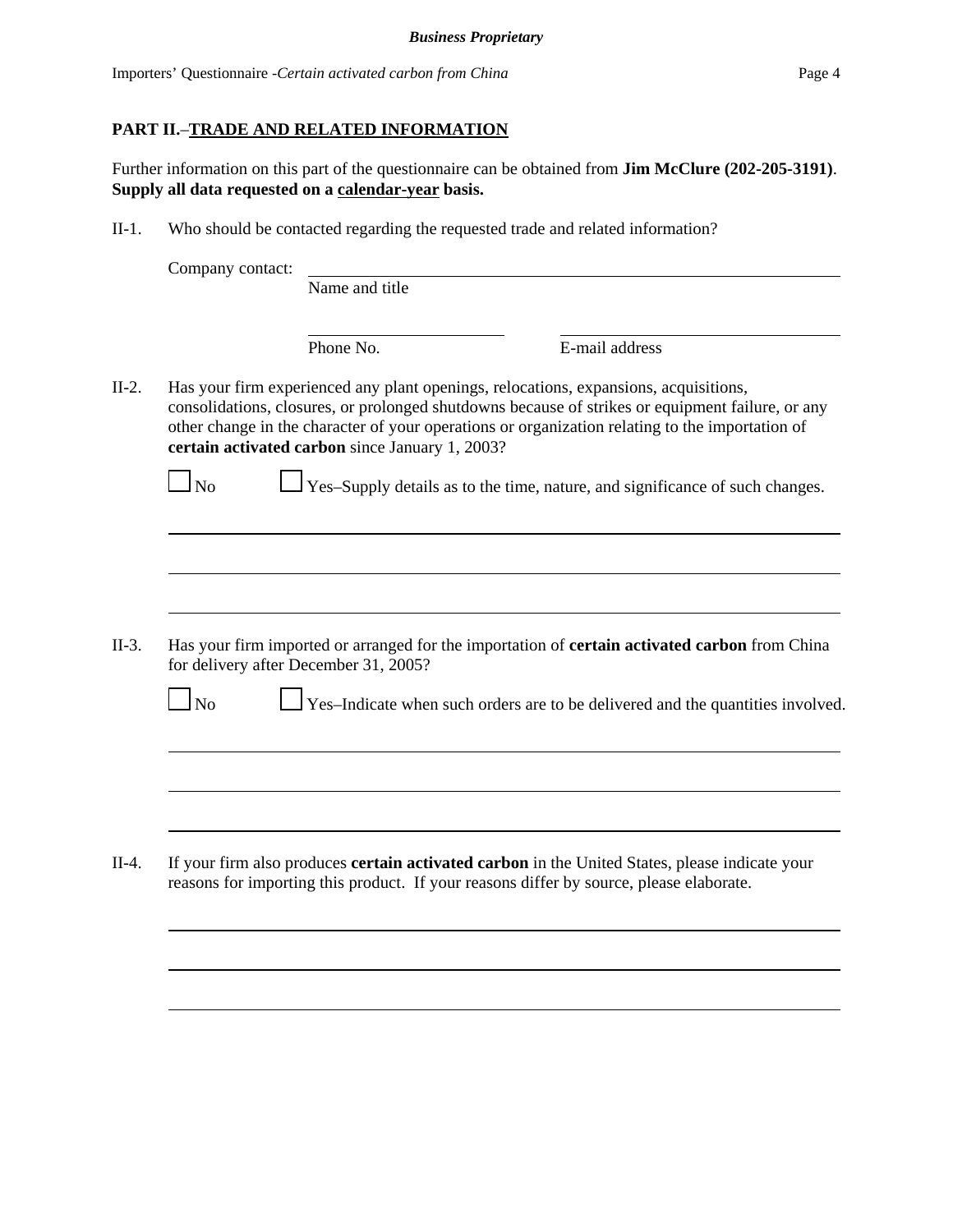## **PART II.**–**TRADE AND RELATED INFORMATION**–*Continued*

II-5. **IMPORTS BY SOURCE**.–Report your firm's imports and your firm's shipments and inventories of **CERTAIN ACTIVATED CARBON** imported by your firm during the specified periods. (See definitions in the instruction booklet.) **Report separately for China and for all other sources combined. Photocopy as many pages as you need and identify the country for which you are reporting in the space provided.**

| China<br>All other sources combined <sup>1</sup>                                                                                                                                                                                                                                                                                                                                                             |                       |      |      |
|--------------------------------------------------------------------------------------------------------------------------------------------------------------------------------------------------------------------------------------------------------------------------------------------------------------------------------------------------------------------------------------------------------------|-----------------------|------|------|
| (Quantity in 1,000 pounds, value in \$1,000)                                                                                                                                                                                                                                                                                                                                                                 |                       |      |      |
| <b>Item</b>                                                                                                                                                                                                                                                                                                                                                                                                  | <b>Calendar years</b> |      |      |
|                                                                                                                                                                                                                                                                                                                                                                                                              | 2003                  | 2004 | 2005 |
| <b>BEGINNING-OF-PERIOD INVENTORIES (quantity)</b>                                                                                                                                                                                                                                                                                                                                                            |                       |      |      |
| IMPORTS: $2$                                                                                                                                                                                                                                                                                                                                                                                                 |                       |      |      |
| Quantity of imports                                                                                                                                                                                                                                                                                                                                                                                          |                       |      |      |
| Value of imports                                                                                                                                                                                                                                                                                                                                                                                             |                       |      |      |
| <b>U.S. SHIPMENTS:</b>                                                                                                                                                                                                                                                                                                                                                                                       |                       |      |      |
| <b>Commercial shipments:</b>                                                                                                                                                                                                                                                                                                                                                                                 |                       |      |      |
| Quantity of commercial shipments                                                                                                                                                                                                                                                                                                                                                                             |                       |      |      |
| Value of commercial shipments                                                                                                                                                                                                                                                                                                                                                                                |                       |      |      |
| Internal consumption/company transfers:                                                                                                                                                                                                                                                                                                                                                                      |                       |      |      |
| Quantity of internal consumption/transfers                                                                                                                                                                                                                                                                                                                                                                   |                       |      |      |
| Value <sup>3</sup> of internal consumption/transfers                                                                                                                                                                                                                                                                                                                                                         |                       |      |      |
| <b>EXPORT SHIPMENTS:4</b>                                                                                                                                                                                                                                                                                                                                                                                    |                       |      |      |
| Quantity of export shipments                                                                                                                                                                                                                                                                                                                                                                                 |                       |      |      |
| Value of export shipments                                                                                                                                                                                                                                                                                                                                                                                    |                       |      |      |
| END-OF-PERIOD INVENTORIES <sup>5</sup> (quantity)                                                                                                                                                                                                                                                                                                                                                            |                       |      |      |
| <b>U.S. SHIPMENTS TO DISTRIBUTORS (quantity)</b>                                                                                                                                                                                                                                                                                                                                                             |                       |      |      |
| <b>U.S. SHIPMENTS TO END USERS (quantity)</b>                                                                                                                                                                                                                                                                                                                                                                |                       |      |      |
|                                                                                                                                                                                                                                                                                                                                                                                                              |                       |      |      |
| $2$ Identify the foreign producers, if known: $\_\_$                                                                                                                                                                                                                                                                                                                                                         |                       |      |      |
|                                                                                                                                                                                                                                                                                                                                                                                                              |                       |      |      |
| <sup>3</sup> Sales to related firms (including internal consumption) must be valued at fair market value. In the event that you use a different<br>basis for valuing these sales within your company, please specify that basis (e.g., cost, cost plus, etc.) and provide value data using<br>that basis for 2003, 2004, and 2005 below: with a state of the state of the state of the state of the state of |                       |      |      |
| <sup>4</sup> Identify your principal export markets:                                                                                                                                                                                                                                                                                                                                                         |                       |      |      |
| <sup>5</sup> Reconciliation of data.--Note that the quantities reported above should reconcile as follows: beginning-of-period inventories,<br>plus imports, less total shipments, equals end-of-period inventories. Do the data reported reconcile?<br>No-Please explain:<br>Yes I                                                                                                                          |                       |      |      |
|                                                                                                                                                                                                                                                                                                                                                                                                              |                       |      |      |

II-6. Report the share of your firm's U.S. shipments constituted by granular, powdered, and pelletized **certain activated carbon** in 2005.

Granular percent Powdered percent Pelletized percent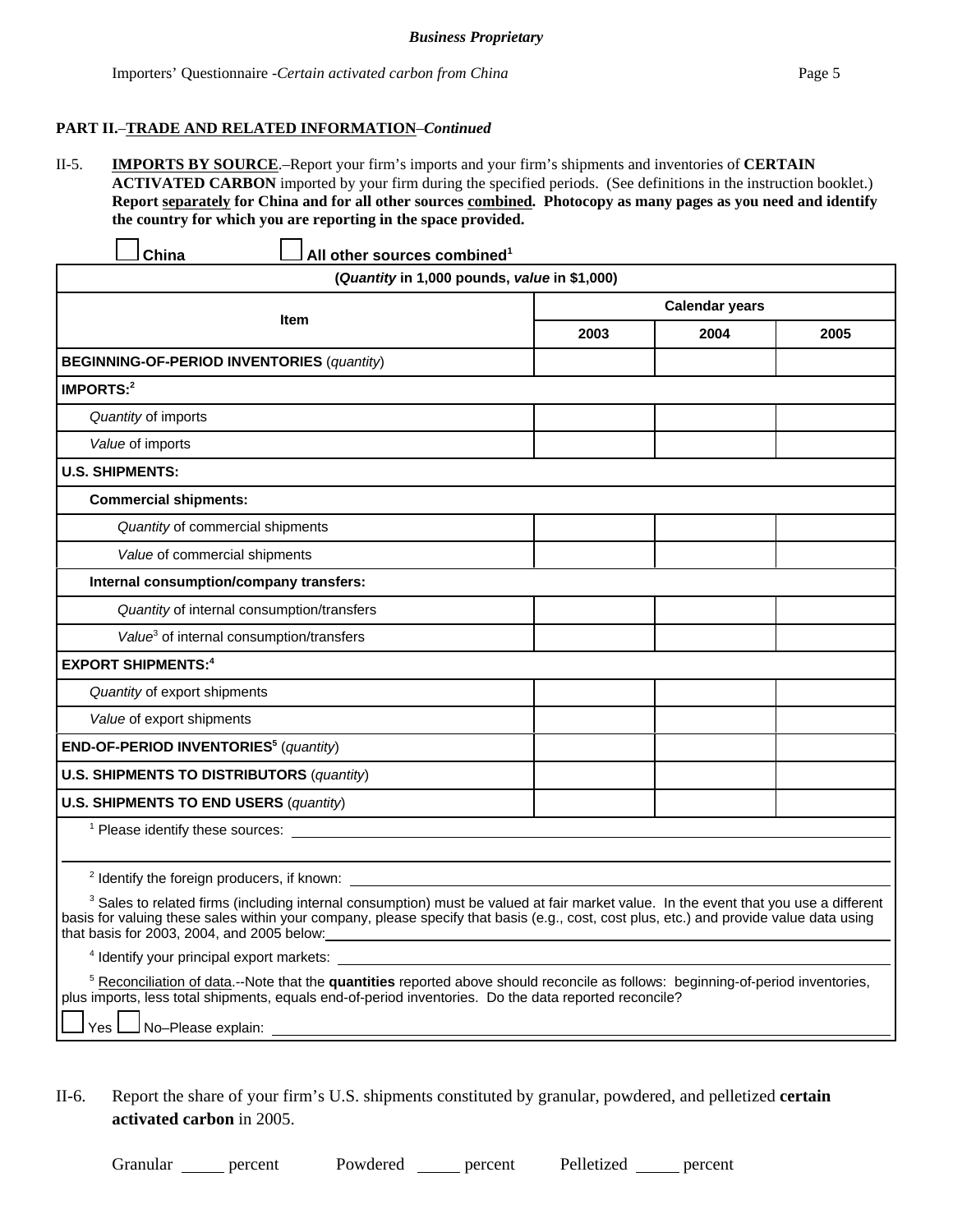### **PART II.**–**TRADE AND RELATED INFORMATION**–*Continued*

II-6. **IMPORTS BY SOURCE**.–Report your firm's imports and your firm's shipments and inventories of **CHEMICALLY ACTIVATED CARBON** imported by your firm during the specified periods. (See definitions in the instruction booklet.) **Report separately for China and for all other sources combined. Photocopy as many pages as you need and identify the country for which you are reporting in the space provided.**

|                       | China                                                | All other sources combined <sup>1</sup>                                                                                                                                                                                                                                                    |                                              |                       |      |  |
|-----------------------|------------------------------------------------------|--------------------------------------------------------------------------------------------------------------------------------------------------------------------------------------------------------------------------------------------------------------------------------------------|----------------------------------------------|-----------------------|------|--|
|                       |                                                      |                                                                                                                                                                                                                                                                                            | (Quantity in 1,000 pounds, value in \$1,000) |                       |      |  |
|                       |                                                      |                                                                                                                                                                                                                                                                                            |                                              | <b>Calendar years</b> |      |  |
|                       |                                                      | Item                                                                                                                                                                                                                                                                                       | 2003                                         | 2004                  | 2005 |  |
|                       | <b>BEGINNING-OF-PERIOD INVENTORIES (quantity)</b>    |                                                                                                                                                                                                                                                                                            |                                              |                       |      |  |
| IMPORTS: <sup>2</sup> |                                                      |                                                                                                                                                                                                                                                                                            |                                              |                       |      |  |
|                       | Quantity of imports                                  |                                                                                                                                                                                                                                                                                            |                                              |                       |      |  |
|                       | Value of imports                                     |                                                                                                                                                                                                                                                                                            |                                              |                       |      |  |
|                       | <b>U.S. SHIPMENTS:</b>                               |                                                                                                                                                                                                                                                                                            |                                              |                       |      |  |
|                       | <b>Commercial shipments:</b>                         |                                                                                                                                                                                                                                                                                            |                                              |                       |      |  |
|                       | Quantity of commercial shipments                     |                                                                                                                                                                                                                                                                                            |                                              |                       |      |  |
|                       | Value of commercial shipments                        |                                                                                                                                                                                                                                                                                            |                                              |                       |      |  |
|                       | Internal consumption/company transfers:              |                                                                                                                                                                                                                                                                                            |                                              |                       |      |  |
|                       | Quantity of internal consumption/transfers           |                                                                                                                                                                                                                                                                                            |                                              |                       |      |  |
|                       | Value <sup>3</sup> of internal consumption/transfers |                                                                                                                                                                                                                                                                                            |                                              |                       |      |  |
|                       | <b>EXPORT SHIPMENTS:4</b>                            |                                                                                                                                                                                                                                                                                            |                                              |                       |      |  |
|                       | Quantity of export shipments                         |                                                                                                                                                                                                                                                                                            |                                              |                       |      |  |
|                       | Value of export shipments                            |                                                                                                                                                                                                                                                                                            |                                              |                       |      |  |
|                       | END-OF-PERIOD INVENTORIES <sup>5</sup> (quantity)    |                                                                                                                                                                                                                                                                                            |                                              |                       |      |  |
|                       | <b>U.S. SHIPMENTS TO DISTRIBUTORS (quantity)</b>     |                                                                                                                                                                                                                                                                                            |                                              |                       |      |  |
|                       | <b>U.S. SHIPMENTS TO END USERS (quantity)</b>        |                                                                                                                                                                                                                                                                                            |                                              |                       |      |  |
|                       |                                                      | <sup>1</sup> Please identify these sources:                                                                                                                                                                                                                                                |                                              |                       |      |  |
|                       |                                                      |                                                                                                                                                                                                                                                                                            |                                              |                       |      |  |
|                       |                                                      | <sup>2</sup> Identify the foreign producers, if known:                                                                                                                                                                                                                                     |                                              |                       |      |  |
|                       | that basis for 2003, 2004, and 2005 below:           | <sup>3</sup> Sales to related firms (including internal consumption) must be valued at fair market value. In the event that you use a different<br>basis for valuing these sales within your company, please specify that basis (e.g., cost, cost plus, etc.) and provide value data using |                                              |                       |      |  |
|                       | <sup>4</sup> Identify your principal export markets: |                                                                                                                                                                                                                                                                                            |                                              |                       |      |  |
|                       |                                                      | <sup>5</sup> Reconciliation of data.--Note that the quantities reported above should reconcile as follows: beginning-of-period inventories,<br>plus imports, less total shipments, equals end-of-period inventories. Do the data reported reconcile?                                       |                                              |                       |      |  |

 $\Box$  Yes  $\Box$  No–Please explain: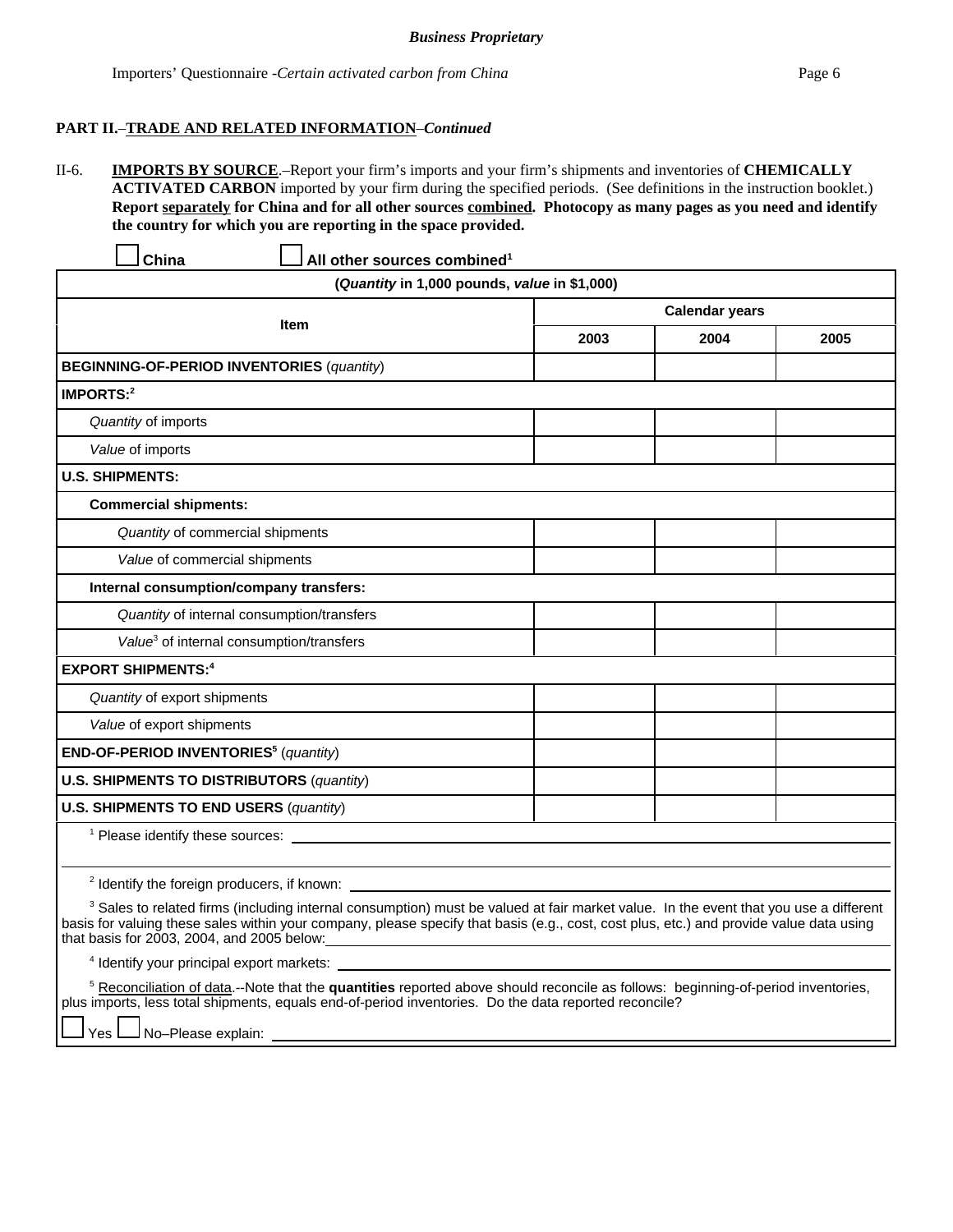#### **PART II.--TRADE AND RELATED INFORMATION--***Continued*

II-7. Since January 1, 2003, has your firm imported **chemically activated carbon** from China?

 No Yes--Please describe the differences and similarities between **chemically activated carbon** and **certain activated carbon** with respect to the following factors: (a) **characteristics and uses**--describe the differences and similarities in the physical characteristics and end uses; (b) **interchangeability**--discuss the interchangeability in end use of the two products; (c) **manufacturing processes**- describe the two processes and include a discussion of the interchangeability of production inputs, machinery and equipment, and skilled labor; (d) **channels of distribution**--describe the specific end use/customer requirements and channels of distribution/market situation in which the products are sold; (e) **customer and producer perceptions-**-describe any perceived differences in the two products (e.g., sales/marketing practices); and (f) **price**--provide a discussion and specific examples of prices for the two products. Use additional pages as necessary.

> $\overline{a}$  $\overline{a}$

> $\overline{a}$  $\overline{a}$

> $\overline{a}$  $\overline{a}$

> $\overline{a}$  $\overline{a}$

> $\overline{a}$  $\overline{a}$

> $\overline{a}$  $\overline{a}$

**(a) Characteristics and uses:**

**(b) Interchangeability**:

**(c) Manufacturing processes:**

**(d) Channels of distribution:**

**(e) Customer and producer perceptions:**

**(f) Price:**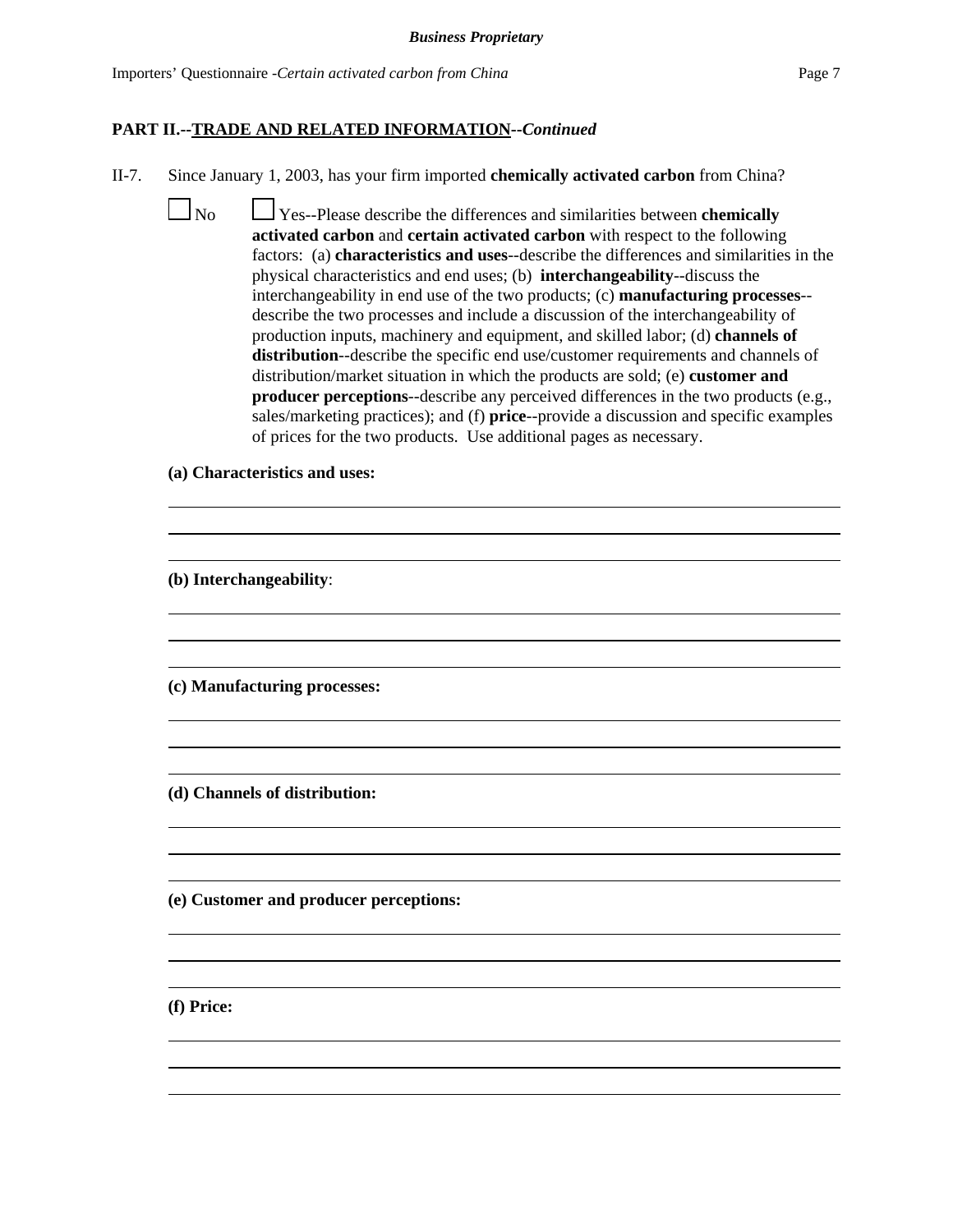Importers' Questionnaire -*Certain activated carbon from China* Page 8

## **PART III.**–**PRICING AND RELATED INFORMATION**

Further information on this part of the questionnaire can be obtained from Steve Trost (202-205-3220).

III-1. Who should be contacted regarding the requested pricing and related information?

Company contact:

Name and title

Phone No. **E**-mail address

## **Section III-A.**–**PRICE DATA**

This section requests quarterly price and quantity data, f.o.b. your U.S. point of shipment, concerning your firm's U.S. commercial shipments to unrelated U.S. customers of the following products **imported from China** during 2003-2005:

*Product 1***.–Granular certain activated carbon that is steam activated from coal (bituminous or lignite), unwashed, no more than 15 percent greater than 8 mesh and no more than 4 percent under 30 mesh, iodine no. 900 mg/g min, moisture 2% max**

*Product 2***.--Granular certain activated carbon that is steam activated from coal (bituminous or lignite), unwashed, no more than 5 percent greater than 12 mesh and no more than 4 percent under 40 mesh, iodine no. 1000 mg/g min, moisture 2% max**

*Product 3***.–Powder certain activated carbon that is steam activated from coal (bituminous or lignite), unwashed, particle size 90% min, 325 mesh, iodine no. 700 mg/g min, moisture 5% max**

**Please note that total dollar values should be f.o.b., U.S. point of shipment and should not include U.S.-inland transportation costs. Total dollar values should reflect the FINAL NET amount paid to you (i.e., should be net of all deductions for discounts or rebates). See instruction booklet.**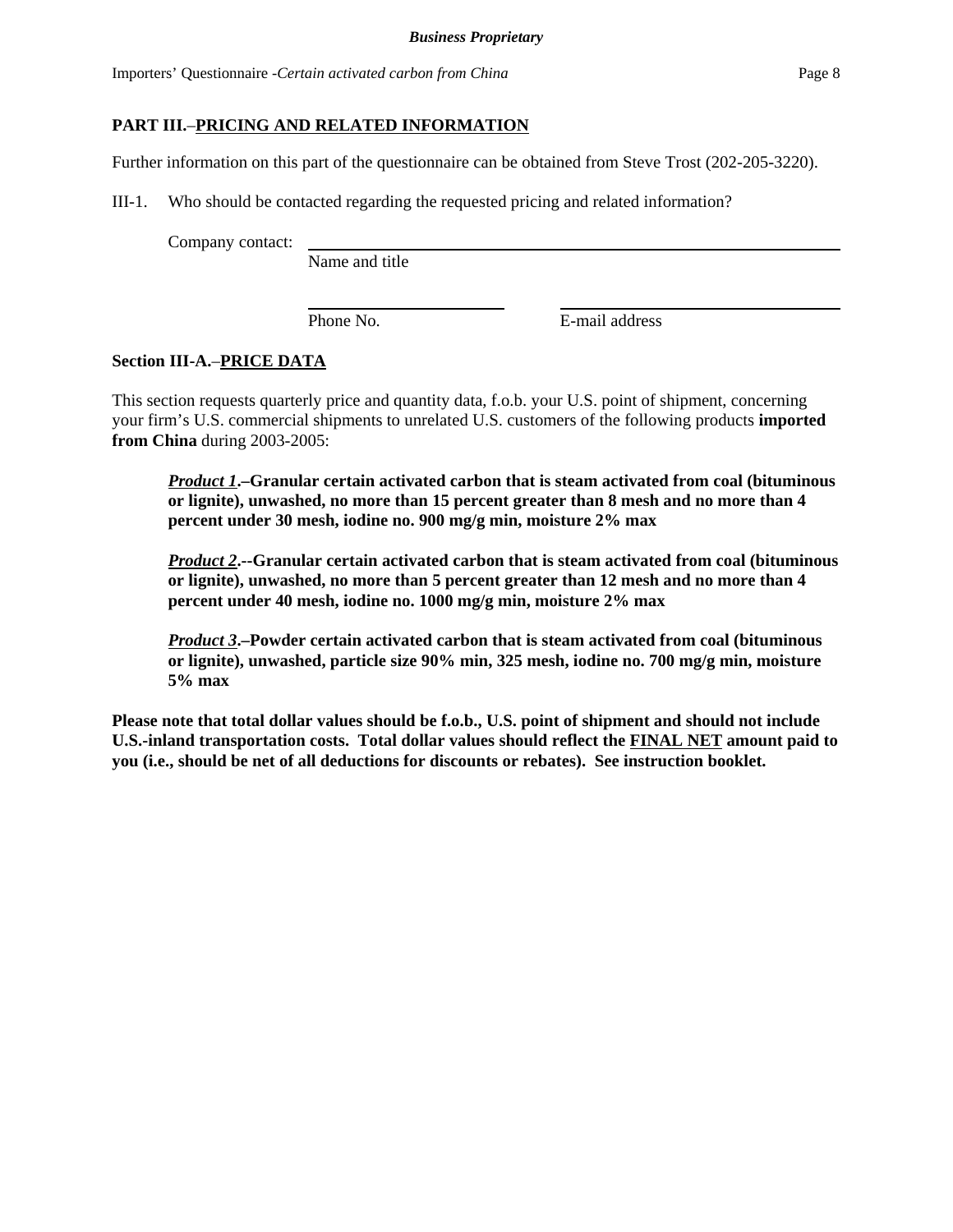## **Section III-A.**–**PRICE DATA**–*Continued*

**COPY THIS PAGE AS NECESSARY.** Complete a separate page for each of the specified products1 **imported from China** and sold by your firm.

|  | Product $1 \Box$ Product $2 \Box$ Product $3 \Box$ |  |  |
|--|----------------------------------------------------|--|--|
|--|----------------------------------------------------|--|--|

| (Quantity in pounds, value in dollars)                                                                                                                                               |          |                    |  |
|--------------------------------------------------------------------------------------------------------------------------------------------------------------------------------------|----------|--------------------|--|
| <b>Period of shipment</b>                                                                                                                                                            | Quantity | Value <sup>2</sup> |  |
| 2003:                                                                                                                                                                                |          |                    |  |
| January-March                                                                                                                                                                        |          |                    |  |
| April-June                                                                                                                                                                           |          |                    |  |
| July-September                                                                                                                                                                       |          |                    |  |
| October-December                                                                                                                                                                     |          |                    |  |
| 2004:                                                                                                                                                                                |          |                    |  |
| January-March                                                                                                                                                                        |          |                    |  |
| April-June                                                                                                                                                                           |          |                    |  |
| July-September                                                                                                                                                                       |          |                    |  |
| October-December                                                                                                                                                                     |          |                    |  |
| 2005:                                                                                                                                                                                |          |                    |  |
| January-March                                                                                                                                                                        |          |                    |  |
| April-June                                                                                                                                                                           |          |                    |  |
| July-September                                                                                                                                                                       |          |                    |  |
| October-December                                                                                                                                                                     |          |                    |  |
| <sup>1</sup> If your product does not exactly meet the product specifications but is competitive with the specified<br>product, provide a description of your product:               |          |                    |  |
| <sup>2</sup> Net values (i.e., gross sales values less all discounts, allowances, rebates, prepaid freight, and the<br>value of returned goods), f.o.b. your U.S. point of shipment. |          |                    |  |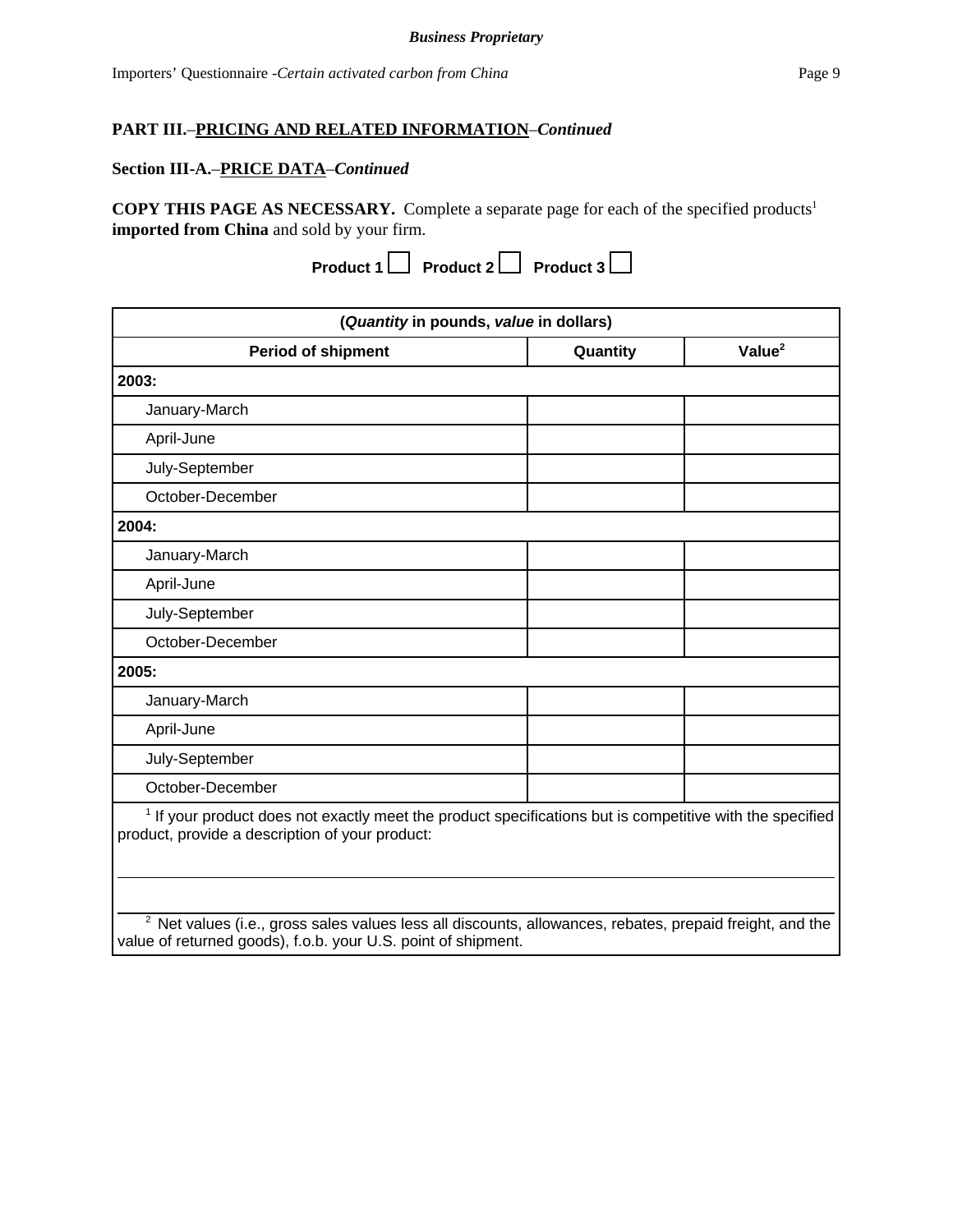#### **Section III-B.--PRICE-RELATED QUESTIONS**

- III-B-1. Please describe how your firm determines the prices that it charges for sales of **certain activated carbon** (transaction by transaction negotiation, contracts for multiple shipments, set price lists, etc.). If your firm issues price lists, please include a copy of a recent price list with your submission. If your price list is large, please submit sample pages.
- III-B-2. Please describe your firm's discount policy (quantity discounts, annual total volume discounts, etc.).
- III-B-3. What are your firm's typical sales terms for **certain activated carbon** imported from China (e.g., 2/10 net 30 days)? On what basis are your prices of such product usually quoted (e.g., f.o.b. port of entry, or delivered)?
- III-B-4. Approximately what share of your firm's sales of its **certain activated carbon** imported from China in 2005 were on a (1) long-term contract basis (multiple deliveries for more than 12 months), (2) short-term contract basis (multiple deliveries up to 12 months), and (3) spot sales basis (for a single delivery)?

| <b>Type of sale</b>  | <b>Share of sales (percent)</b> |
|----------------------|---------------------------------|
| Long-term contracts  |                                 |
| Short-term contracts |                                 |
| Spot sales           |                                 |

III-B-5. If you sell on a long-term contract basis, please answer the following questions with respect to provisions of a typical long-term contract.

(a) What is the average duration of a contract?

- (b) Can prices be renegotiated during the contract period?
- (c) Does the contract fix quantity, price, or both?
- (d) Does the contract have a meet or release provision?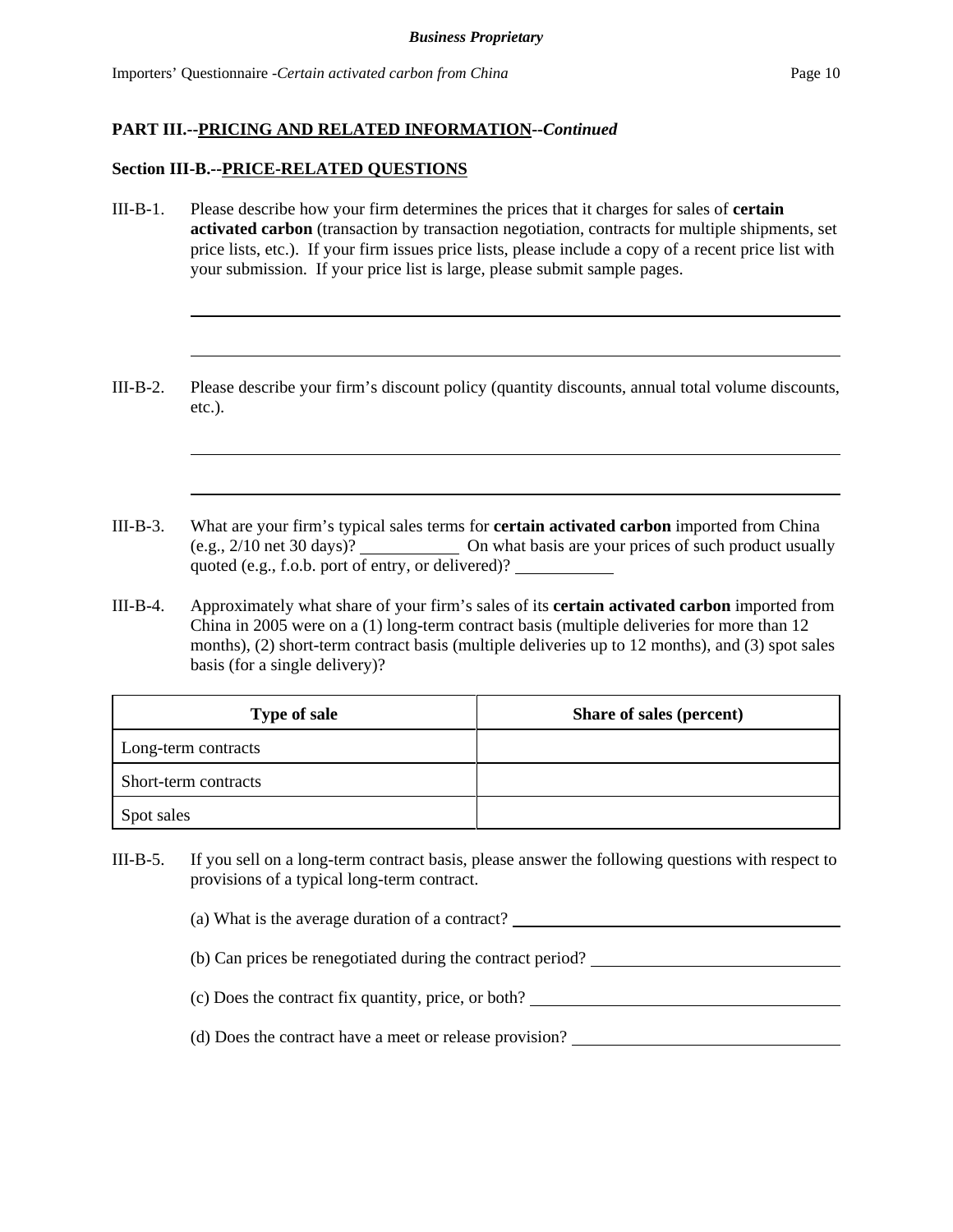#### **Section III-B.--PRICE-RELATED QUESTIONS**

- III-B-6. If you sell on a short-term contract basis, please answer the following questions with respect to provisions of a typical short-term contract.
	- (a) What is the average duration of a contract?
	- (b) Can prices be renegotiated during the contract period?
	- (c) Does the contract fix quantity, price, or both?
	- (d) Does the contract have a meet or release provision?
- III-B-7. What is the average lead time between a customer's order and the date of delivery for your firm's sales of **certain activated carbon**?

| <b>Source</b>     | Share of 2005 sales | <b>Lead time</b> |
|-------------------|---------------------|------------------|
| From inventory    |                     |                  |
| Produced to order |                     |                  |
| <b>Total</b>      | 100%                |                  |

III-B-8. (a) What is the approximate percentage of the total delivered cost of **certain activated carbon** that is accounted for by U.S. inland transportation costs? \_\_\_\_\_\_ percent.

> (b) Who generally arranges the transportation to your customers' locations? Your firm or purchaser (check one).

(c) What proportion of your sales occur within 100 miles of your storage or production facility? \_\_\_\_\_ percent. 101 to 1,000 miles? \_\_\_\_\_ percent. Over 1,000 miles? \_\_\_\_ percent.

III-B-9. What is the geographic market area in the United States served by your firm's **certain activated carbon**?

|                             | $\Box$ Northeast $\Box$ Mid-Atlantic $\Box$ Midwest | $\Box$ Southeast                               |
|-----------------------------|-----------------------------------------------------|------------------------------------------------|
|                             |                                                     | Southwest Rocky Mountains West Coast Northwest |
| National U Other (describe) |                                                     |                                                |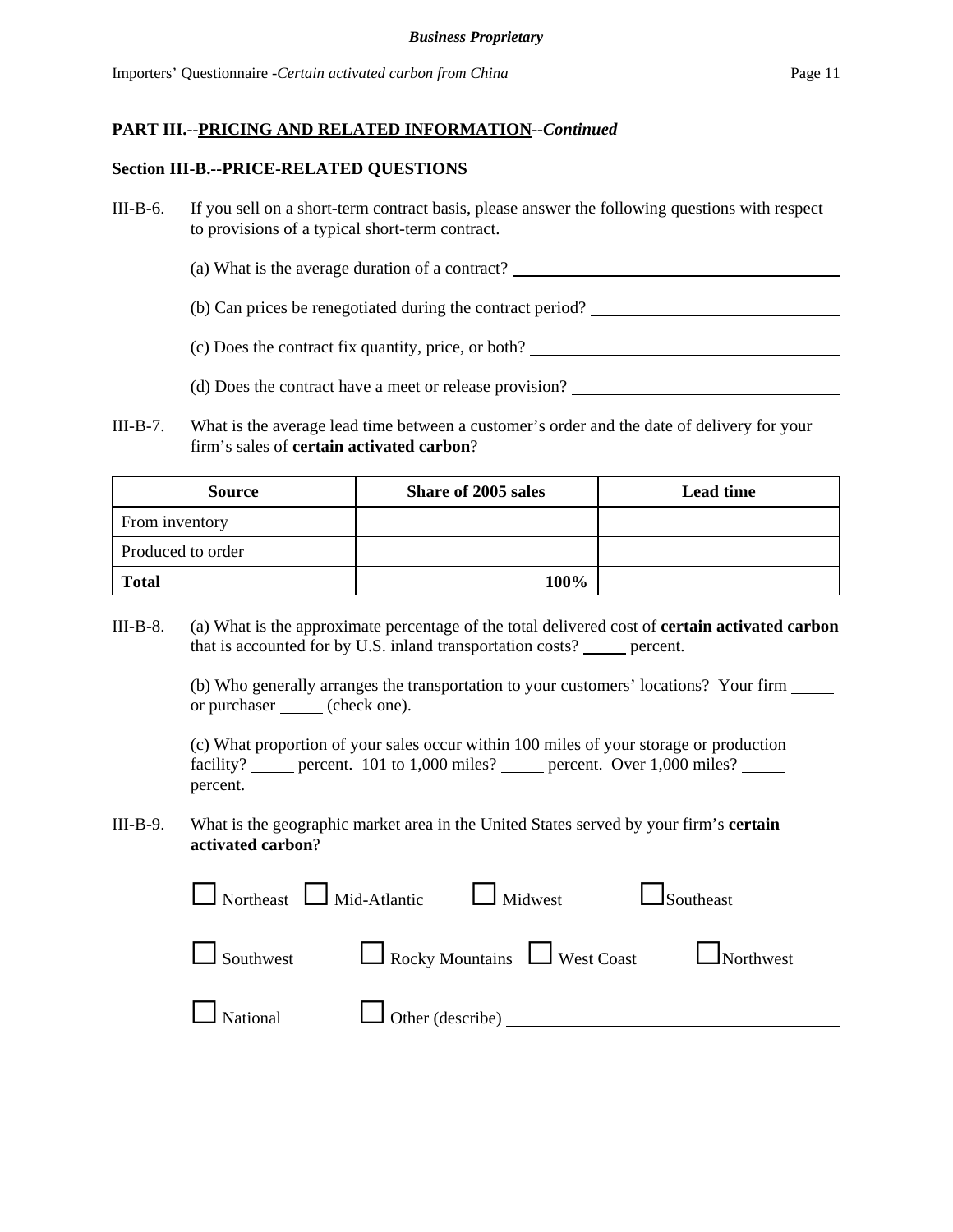#### **Section III-B.--PRICE-RELATED QUESTIONS--***Continued*

III-B-10. Describe the end uses of the **certain activated carbon** that you import from China. For each end-use product, what percentage of the total cost is accounted for by **certain activated carbon** ?

|             | End use                                                                                                                                                                                                                                                                                                                |  |  | Share of total cost accounted for by certain<br>activated carbon (percent)               |  |  |
|-------------|------------------------------------------------------------------------------------------------------------------------------------------------------------------------------------------------------------------------------------------------------------------------------------------------------------------------|--|--|------------------------------------------------------------------------------------------|--|--|
|             |                                                                                                                                                                                                                                                                                                                        |  |  |                                                                                          |  |  |
| III-B-11.   | <u> 1989 - Johann Barn, mars ann an t-Amhain Aonaich an t-Aonaich an t-Aonaich ann an t-Aonaich ann an t-Aonaich</u><br>(a) Please list in order of importance any products that may be substituted for <b>certain</b><br>activated carbon.                                                                            |  |  |                                                                                          |  |  |
|             |                                                                                                                                                                                                                                                                                                                        |  |  |                                                                                          |  |  |
|             | (b) For each possible substitute product, please give examples of applications and end uses for<br>which they are substitutes.                                                                                                                                                                                         |  |  |                                                                                          |  |  |
|             | (c) Have changes in the prices of these products affected the price for <b>certain activated</b><br>carbon?                                                                                                                                                                                                            |  |  |                                                                                          |  |  |
|             | $\Box$ Yes–To what degree do changes in their prices affect the price for <b>certain</b><br>$\overline{\phantom{0}}$ No<br>activated carbon? Does this effect have a time lag? If so, how long is the<br>time lag for each substitute product? Does this vary by type of certain<br>activated carbon or final end use? |  |  |                                                                                          |  |  |
|             |                                                                                                                                                                                                                                                                                                                        |  |  |                                                                                          |  |  |
| $III-B-12.$ |                                                                                                                                                                                                                                                                                                                        |  |  | How has the demand within the United States (and outside the United States if known) for |  |  |
|             | changes in demand?                                                                                                                                                                                                                                                                                                     |  |  | certain activated carbon changed since January 1, 2003? What principal factors affect    |  |  |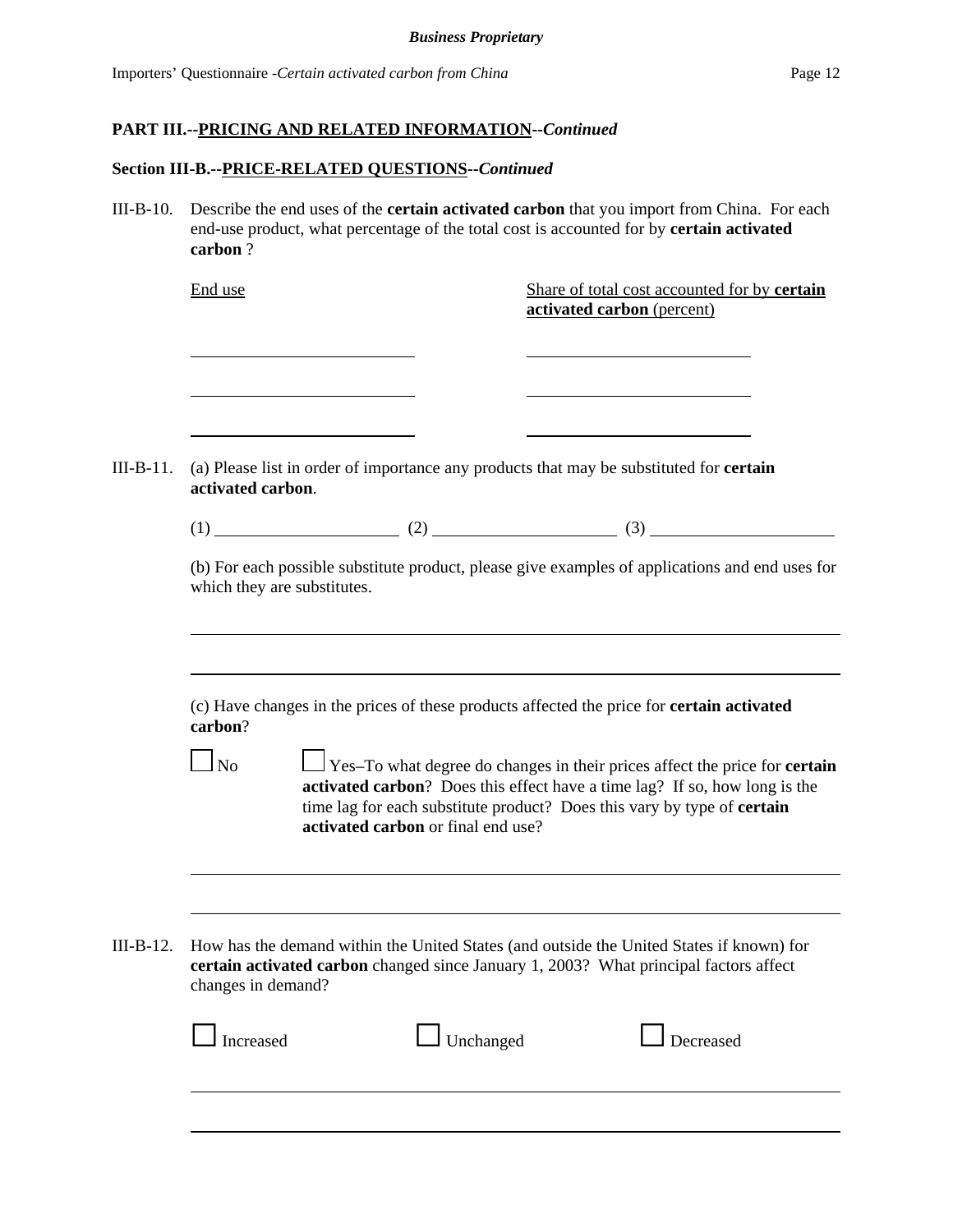#### **Section III-B.--PRICE-RELATED QUESTIONS--***Continued*

III-B-13. Have there been any significant changes in the product range or marketing of **certain activated carbon** since January 1, 2003?

**No Yes--Please describe.** 

III-B-14. (a) In your sales of the pricing products listed in section III-A, do customers routinely specify a maximum ash content?



No Yes–Please describe.

(b) Approximately what percentage of sales of Product 1 are to customers that explicitly specify a maximum ash content of eight percent?

(c) Approximately what percentage of sales of Product 2 are to customers that explicitly specify a maximum ash content of nine percent?

If you wish, you can supplement section III-A with additional pricing data for low ash content variations of product 1 (with less than 8% ash) and product 2 (with less than 9% ash) as defined above. If you do, please indicate the exact specifications of the product. These data should be provided **in addition to, not instead of** the data requested (which are for products as defined, regardless of ash content).

III-B-15. Does your firm sell **certain activated carbon** over the internet?

 $\Box$  No  $\Box$  Yes–Please describe, noting the estimated percentage of your firm's total sales of **certain activated carbon** in 2005 accounted for by internet sales.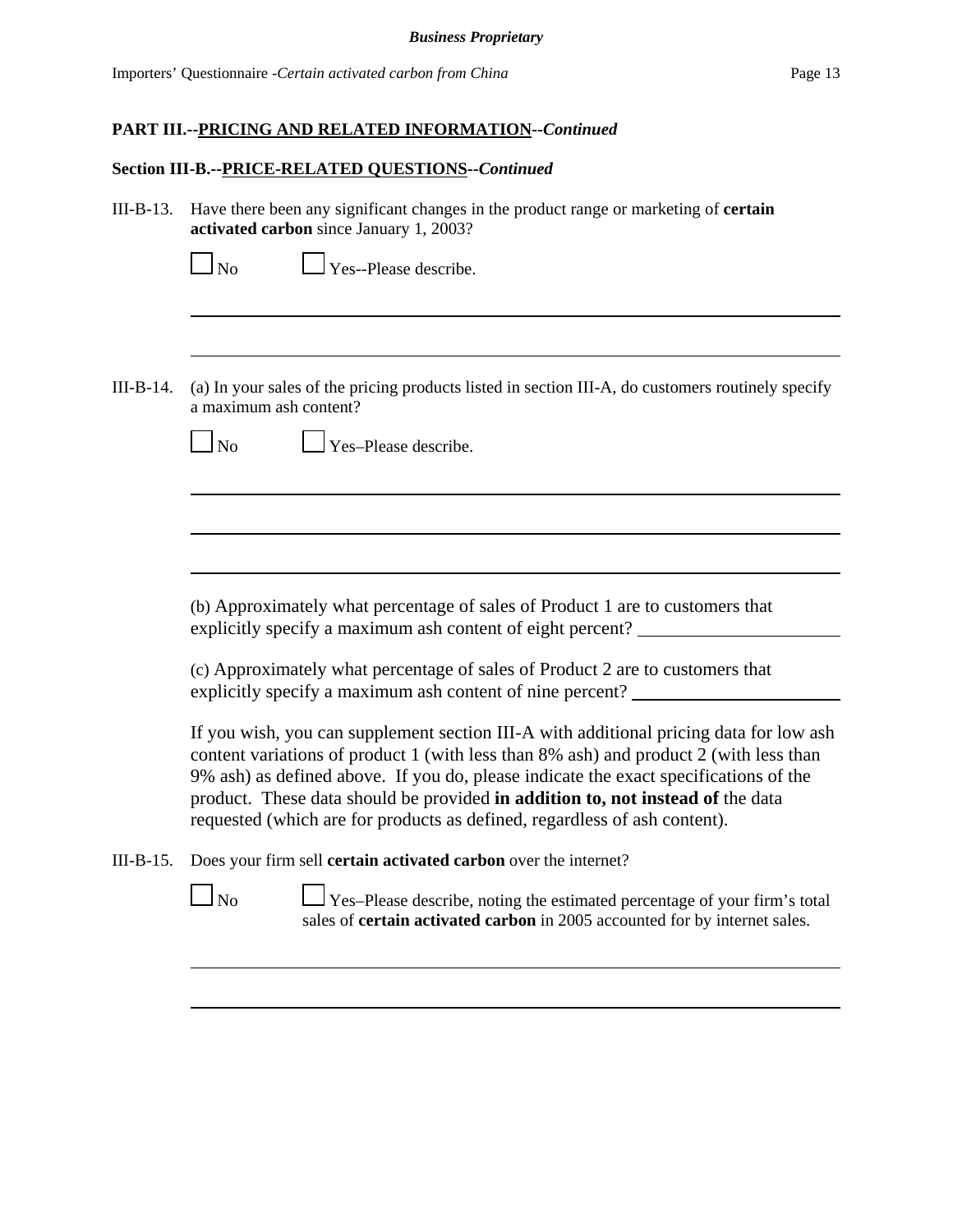## **Section III-B.--PRICE-RELATED QUESTIONS--***Continued*

III-B-16. Is **certain activated carbon** produced in the United States and in other countries interchangeable (i.e., can they physically be used in the same applications)? Please indicate below, using "A" to indicate that the products from a specified country-pair are *always* interchangeable, "F" to indicate that the products are *frequently* interchangeable,"S" to indicate that the products are *sometimes* interchangeable,"N" to indicate that the products are *never* interchangeable, and "0" to indicate *no familiarity* with products from a specified country-pair.<sup>1</sup>

| Country-pair         | <b>United States</b> | China | Other countries |
|----------------------|----------------------|-------|-----------------|
| <b>United States</b> |                      |       |                 |
| <b>China</b>         |                      |       |                 |

 <sup>1</sup> For any country-pair producing **certain activated carbon** which is *sometimes or never* interchangeable, please explain the factors that limit or preclude interchangeable use: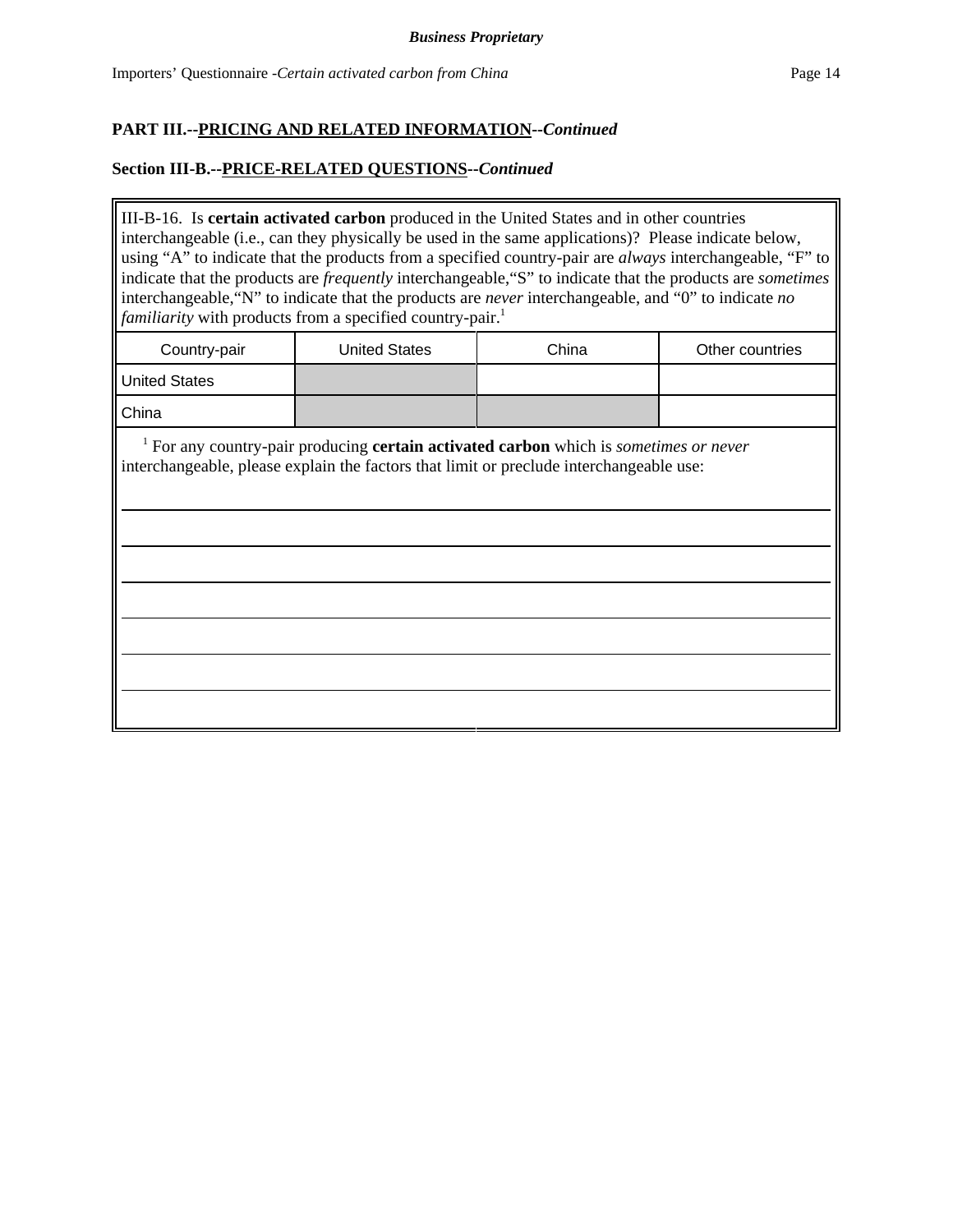## **Section III-B.--PRICE-RELATED QUESTIONS--***Continued*

III-B-17. Are differences other than price (i.e., quality, availability, transportation network, product range, technical support, etc.) between **certain activated carbon** produced in the United States and in other countries a significant factor in your firm's sales of the products? Please indicate below, using "A" to indicate that such differences are *always* significant, "F" to indicate that such differences are *frequently* significant,"S" to indicate that such differences are *sometimes* significant,"N" to indicate that such differences are *never* significant, and "0" to indicate *no familiarity* with products from a specified country-pair.<sup>1</sup>

| Country-pair         | <b>United States</b> | China | Other countries |
|----------------------|----------------------|-------|-----------------|
| <b>United States</b> |                      |       |                 |
| China                |                      |       |                 |

<sup>1</sup> For any country-pair for which factors other than price *always or frequently* are a significant factor in your firm's sales of **certain activated carbon**, identify the country-pair and report the advantages or disadvantages imparted by such factors: